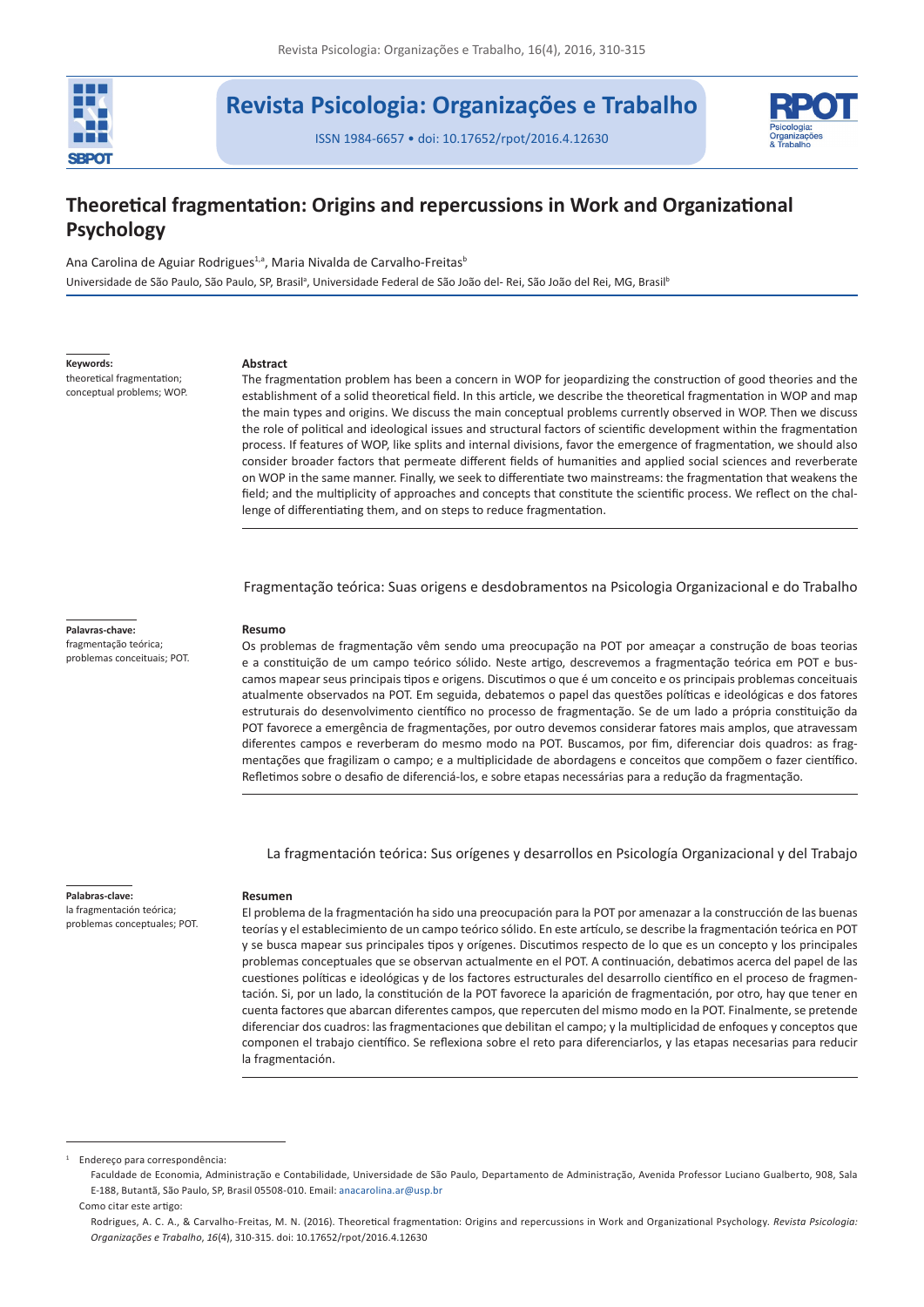Work and Organizational Psychology (WOP) has been the subject of criticism for not having a more comprehensive theoretical framework that links the area's knowledge production. Bendassolli, Borges-Andrade and Malvezzi (2010), in mapping out central themes of WOP that organize around themselves the phenomena of interest to be studied, identified splits and internal divisions that refer to different ontological and epistemological approaches. These divisions can also be identified as competing perspectives within WOP that transform the basic principles of differentiation into distinct positions, within a *field* of relationships, in which each position seeks to legitimize a way of understanding and producing knowledge, raising the right and the power to speak on behalf of that *field* <sup>2</sup> (Bourdieu, 1996, 1998). In addition, the different central themes also develop specific methods, which as discussed by Yanchar and Slife (1997), reduce the possibility of dialogue between the investigations conducted on the phenomena.

This scenario leads us to reflect on fragmentation issues that have been a growing concern in WOP for impeding the construction of sound theories in the area. We define theoretical fragmentation as the lack of internal unity in the explanation of a phenomenon, which weakens the knowledge produced, regardless of its epistemological affiliation. We argue that the theoretical fragmentation of WOP is not, by definition, a matter of epistemological choice, because it is understood that the object of the sciences (despite all the discussion of what science is, and of paradigm differences) is the concepts they produce and their theoretical construction (Garcia-Roza, 1977). The questions of delimitation of concepts and theoretical contributions are transversal to the epistemological paradigms.

In this sense, for the discussion of theoretical fragmentation, it is important to resume the reflection on what, after all, is a good theory (Dubin, 1978; Whetten, 2003). Despite the current tensions, there is some consensus that a good theoretical contribution must answer four basic questions (Bacharach, 1989; Dubin, 1978; Whetten, 2003) to explain a phenomenon: (a) what factors, concepts, variables, constructs need to be considered (answering the question "**what**"); (b) **how** are these factors related to one another (causal relation, dialectical, etc.); (c) **why** are these factors related, that is, what philosophical project, which theory of knowledge, which logic, which *Weltanschauung*<sup>3</sup> justifies the choice of these factors and their relationships; and (d) **when**, i.e., which conditions limit the scope of the proposed theory.

Understanding that advances in knowledge production in WOP need to be anchored in a critical reflection on the research conducted in this field, the objective of this article is to discuss two issues related to the theoretical fragmentation in WOP: (a) that which stems from conceptual problems, that is, referring to the very definition of a concept that, as Bacharach (1989) puts it, is constituted in large part from the criticisms leveled at organizational theories; and (b) the fragmentation that is sustained in a field of forces protecting schools of thought and hegemonic theories. In discussing the plurality of schools of thought, our intent is not to argue that this plurality is responsible for the fragmentation. On the contrary, as stated by Burrell and Morgan (1979), there are different

paradigms used in the production of knowledge, which explicitly or implicitly guide the way to understand the nature of the social world and how to investigate it.

We understand that plurality is a characteristic of the path to knowledge production, and the choice of ontological and epistemological assumptions by the researcher is inevitably intertwined with the nature of the object to study. However, despite this existent plurality, intrinsic to scientific work, in this text we discuss the presence of strategies for protecting schools of thought and maintaining hegemonic theories, and we argue that these strategies do indeed perpetuate theoretical fragmentation. We begin by describing the theoretical fragmentation in WOP, taking a few examples to illustrate the conceptual problems that exist. We then point out some theoretical fragmentation problems arising from political and ideological issues that characterize the field. Finally, we present some reflections on the consequences of this fragmentation for a greater conceptual delimitation in WOP.

## **Theoretical fragmentation in WOP arising from conceptual problems**

A primary difficulty is, in principle, to understand what a concept is. Osigweh (1989) explains that concepts are classifications loaded with meanings and amenable to taxonomic decomposition. Minayo (2010), in turn, states that concepts are the "girders" that support a theoretical construct. She also states that concepts are "units of meaning that define the form and content of a theory" (p. 176). On the other hand, concept is understood as a unit of knowledge, as Dahlberg (1978) proposes, including the definition as an element essential to the establishment of the concept. Definition, understood as a statement that explains what a term, word, phrase, or symbol means; it is a delimiting of the concept that contains the description of the essential characteristics of the entity (object) being referenced, allowing one to differentiate it from other concepts. Although the definition enables the delimitation of the concept, specifying what the concept is not, there are categories that are distinguished both in complexity and in extent. Dahlberg (1978) says that the concept related to a referent (real or ideal) is established when three elements are present: the referent/object, its properties, and a term that synthesizes it.

On the other hand, if we consider the definition of concept on the basis of philosophy (Freitas, 1997) we find that concept comes from the Latin *conceptus*, from *concipere*, which refers to "the result or term of a mental conception" (p. 1077). That author, in defining the term concept, affirms that it has its origin in the course of a cognitive process and is constituted as a "unity or synthesis predicable from a being or group of beings covered by it" (p. 1077). Although related to objects or referents, the concept amounts to an "intellectual and abstract grasp or representation of the quiddity (essence) of an object" (p. 1078). In this sense, it is distinguished from a construct, understood as a theoretical proposition, operationalizable through observable indicators aimed at ensuring its measurement (e.g., intelligence, aptitudes in general, performance, etc.).

Kant (1994), in his transcendental Analytic (which sets out the elements of knowledge without which no object can be thought at all) states that there are two kinds of concepts, empirical concepts, which designate phenomena (impression or representation related to an object, refers to what appears, to what is denominated as real sensible manifestations), and pure concepts, which subordinate the phenomena to categorizations or schemes aimed at making them intelligible. Taking into consideration the different definitions

<sup>2</sup> *Field* is understood according to Bourdieu's proposition (1996, 1998) as a structure of objective relations, with specific objectives and a particular operational logic. In this paper we assume that WOP is a field of practices and theories, which is subject to a multiplicity of ontological, epistemological, methodological, and axiological perspectives, and taking on the challenge, ultimately, of understanding man's relationship with work.

<sup>3</sup> Mannheim (1952) states that *Weltanschauung* are worldviews, i.e., general world concepts, pre-theoretical and intuitive, that act as substrate for all forms of knowledge and experiences in the world.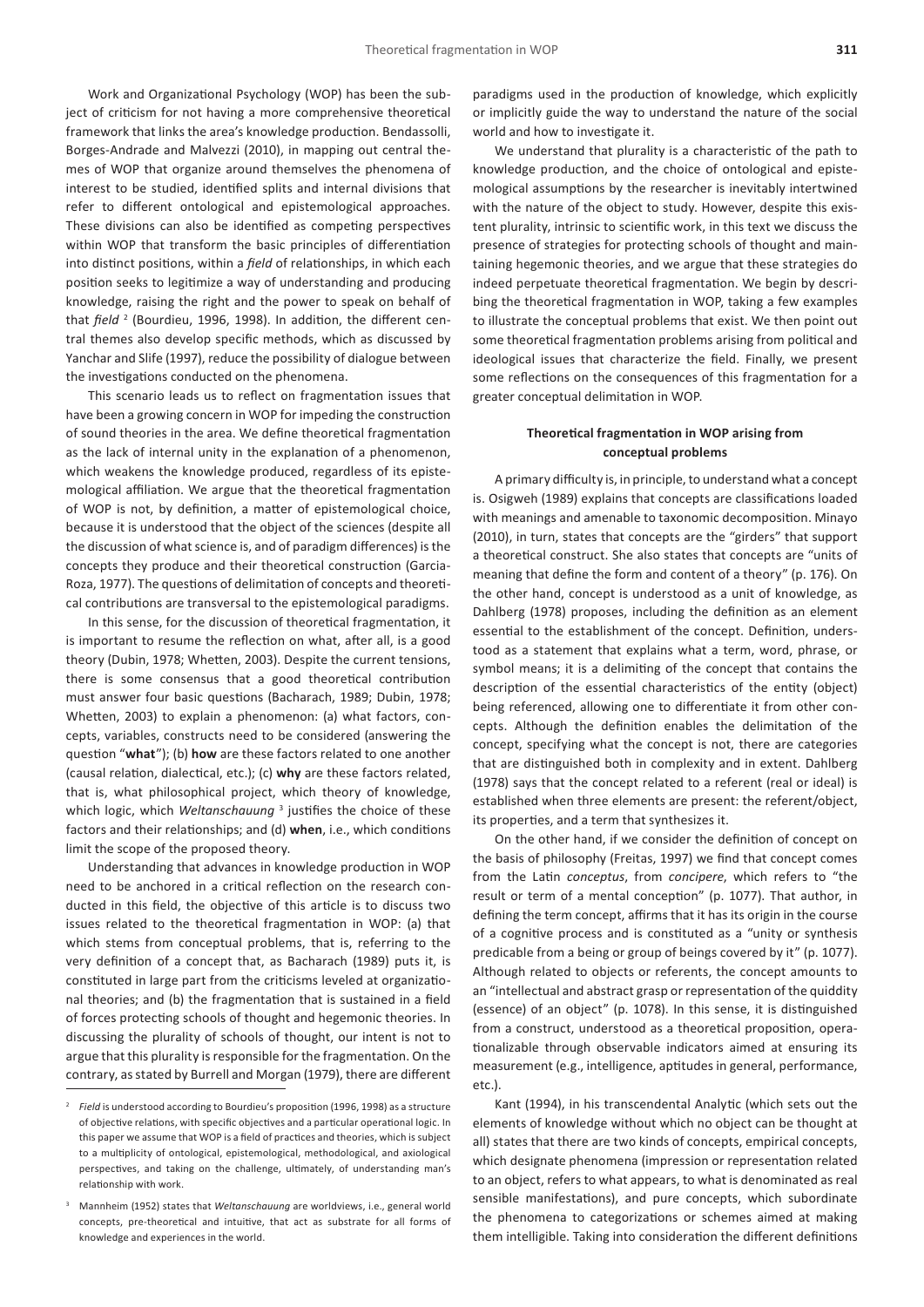presented here, in this article we will consider the concept to be the product of a process of intellectual apprehension of an object/ phenomenon and of its properties, forming units of meaning. Thus, the concept is an intellectual and abstract representation, and not the object/phenomenon itself.

Weick (1999) argues that there are studies published today in sufficient quantity to describe the main conceptual problems present in the area's research: (a) stretching or combination - concepts that have inflated to include more than one construct in their definition (Osigweh, 1989); (b) overlap - concepts that refer to the same phenomenon or parts of a single phenomenon (Martinko, Harvey, & Mackey, 2014); (c) tautology - an unfalsifiable conceptual proposition, since it includes as an attribute a redundancy of the concept (Martinko et al., 2014); (d) borrowing and domestication - concepts brought from other areas and, in the process of domestication, losing their original meaning (Oswick, Fleming, & Hanlon, 2011).

To exemplify the arguments discussed, some concepts will be presented, chosen from among so many possibilities, whose research agendas have come to be the stage for different problems and fragmentations in the field of WOP:

### *Conceptual stretching*

Osigweh (1989) coined this term to discuss what happens when one seeks to broaden the conceptual scope to indiscriminately include different criteria within the same concept: inaccuracy, ambiguity, and amorphousness. The author used as an example the concept of commitment, due to a course that led to the inclusion of different types of bond (emotional, instrumental, normative) and different theoretical bases (attitude, behavior) on the same concept. The result was, in his evaluation, a confused and pseudouniversal construction: the studies indicated inconsistency when commitment dimensions were related in opposite ways with other variables. For example, job satisfaction was related positively to the affective dimension and negatively to the instrumental dimension (Meyer, Stanley, Herscovitch, & Topolnytsky, 2002). Over the 27 years that followed, this criticism by Osigweh (1989) permeated the research agenda on commitment.

Researchers came in search of a deeper understanding of this stretching scenario, identifying other problems, such as the inclusion of antecedents (such as identification) and consequences (such as retention and motivation) within the concept itself (Klein, Molloy, & Brinsfield, 2012; Rodrigues & Bastos, 2010, Solinger, Van Olffen, & Roe, 2008). The measure validated by Mowday, Porter and Steers (1982), which included behavioral items, was revised by Bastos (1994). The three-dimensional model by Meyer and Allen (1991), which includes the three types of bond, has been scrutinized by studies that seek to identify what is not commitment (Rodrigues & Bastos, 2010), understand the difficulties of generalizing this broad model to different cultural contexts (Wasti et al., 2016) and, finally, reduce its extent to a more accurate one-dimensional model (Klein, Cooper, Molloy, & Swanson, 2013).

While the concept of commitment, with more than half a century of existence, moves towards a greater definition, WOP still produces stretched concepts, such as the case of diversity, more recently. What becomes apparent from the various searches for a definition of what diversity may be (Hitt, Miller, & Colella, 2007; Nkomo & Cox Jr., 1999; Oswick & Noon, 2014; Torres & Pérez-Nebra, 2004, 2014) is that this concept refers to the grouping of two or more individuals characterized as belonging to groups identified as different in whatever relevant social dimension. These relevant social dimensions can be from different backgrounds and forms,

and are, by definition: cultural, functional (people with disabilities), racial, gender, demographic, institutional, professional, sexual orientation-membership, etc. However, it is important that this group identification is an important and socially relevant concern (Blaine, 2013).

Despite having this understanding, in numerous studies some theoretical perspectives consider different criteria, such as individual differences (personality, cognition, behavioral style, etc.) as dimensions of diversity (Nkomo & Cox Jr., 1999), which widens the extents of the concept (stretching), and makes it lose its specificity. Konrad (2006) argues for the importance of distinguishing these concepts (individual differences and diversity), demonstrating that only when one began to consider people based on their affiliation with socially distinct groups, issues such as career advancement, occupational status, for example, did they begin to be better understood. This stretching process has negative consequences, because the focus on personality differences, for example, can individualize questions whose origin is found in the distinctions that the organization makes of the different group affiliations, causing a group order phenomenon to be discussed as an individual dimension, leading also to a lower accuracy. In Brazil, these demographic differences and their impacts on obtaining employment and income are explicitly demonstrated by the government's statistics (Ministério do Trabalho e Emprego [MTE], 2014). These extensions and inaccuracies in delimiting the concept and its relations with other concepts, contribute to its lack of specificity, jeopardizing the possibilities for knowledge production.

## *Overlap/ambiguity*

Overlaps are direct consequences of conceptual stretching. The resulting inaccuracy raises doubts about what, in the end, the concept really is, and opens room for confusion. In the process of conceptual definition of commitment currently underway, Klein, Molloy and Cooper (2009) discuss how this concept has become a large umbrella that brings together antecedents (such as exchanges, matching values, identification) and consequences (such as retention and motivation).

In the vocabulary of management, it is common to see leaders confusing commitment and motivation, despite their having quite different theoretical bases. Recently, the concept of engagement began to receive greater attention in studies in Brazil and, once again, we see growing confusion and difficulty among organizational actors in differentiating engagement from commitment. This stems from a behavioral expectation of engagement, also disconnected from its theoretical models, and even protects the overlap with organizational citizenship behaviors, something also present in the commitment agenda. As we will highlight later, the interdisciplinary nature of WOP means that it deals with the limits of Psychology and Management, for example. In the case of Management, the ode to applicability and innovation means that new concepts are always well received in the marketplace and in the scientific community, often without having been sufficiently scrutinized to see if, in fact, they are phenomena not yet studied.

#### *Tautology*

A tautology example can be identified in the concept of wellbeing at work as being the integration of job satisfaction, job involvement, and affective commitment (Siqueira & Padovam, 2008). By including commitment, satisfaction, and involvement as attributes, the concept of well-being at work informs that this phenomenon will be present whenever (generalization) and only if (precision)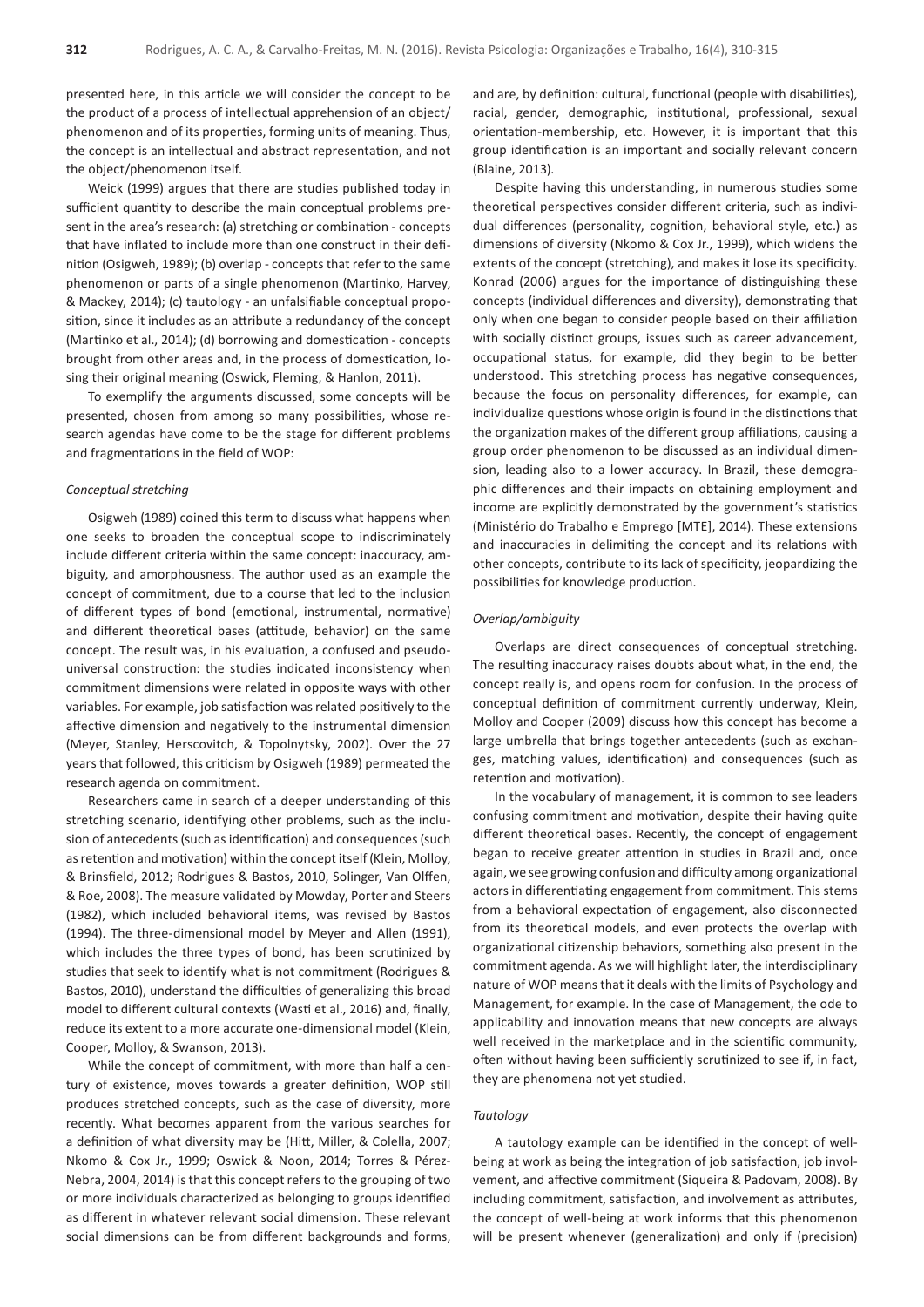the individual is satisfied, committed, and involved in the work. The scenario of confusion expands when, in the literature on bonds at work, researchers consider, test, and verify that psychological wellbeing is one of the possible consequences of commitment (Meyer et al., 2002). To draw a clear picture of the kind of confusion that we have here, we take the theoretical model from the study by Panaccio and Vandenberghe (2009), which considers commitment as a predictor of well-being, and we consider the construct of wellbeing from this model as the one defined by Siqueira and Padovam (2008). The result is a model that predicts the dimensions of organizational commitment as antecedents of well-being that, in turn, has as its dimensions commitment itself, satisfaction, and involvement. This tautological process leads to a level of redundancy that threatens the principle of falsifiability presented by Popper (1989) as the demarcation criterion of the scientific nature of a theory.

### *Borrowing and domestication*

While these tendencies are especially observed in organizational and management theory (Oswick et al., 2011), the interdisciplinary nature of WOP in itself also leads to the importation or borrowing of theories originating from other fields of knowledge. Anthropology, Sociology, Critical Theory, Ergonomics, and many other fields have contributed greatly to the theoretical construction of WOP. The problem occurs when the borrowing generates a domestication that leads to a narrowing of the theory or the concept, due to the abandonment of whatever is not part of the domain of the new field of knowledge. An example to be considered is the concept of motivation. Without going into too much of the criticism received by the motivational theory of Maslow (1943), it is a fact that Management, in borrowing this concept, brought about a simplification of its explanatory model. Even today this concept is taught, discussed in application spaces, and even researched based only on the hierarchy of needs - one of the postulates among many developed by Maslow throughout his work, such as cultural impacts, multiple determination of behavior, psychological and cognitive elements, among others.

These postulates were ignored in the process of domestication and were reappropriated by WOP, divested of their complexity, leading to the weakening of the source model. It is important to note that, if on the one hand, domestication can be a negative process depending on how it occurs, on the other, the capacity of a concept to "travel" between fields of knowledge, or between different contexts, is a desirable property, as stated by Osigweh (1989). This is not about inserting the context into the concept (thus making it too specific or narrow), but about developing well-defined concepts, that serve as the basis for explaining the relationships between the phenomena in different contexts.

The fragmentation problems presented here are obstacles to a more consolidated theoretical construction in WOP. You cannot raise a solid theoretical construction if its "girders" have problems that can easily compromise all the possible explanations of how, why, and when a certain phenomenon happens. The fragmentation observed in WOP, however, is not limited to conceptual problems, as we discuss in the next section.

#### **Other sources of theoretical fragmentation**

On a superficial level, the proliferation of overlapping, stretched, borrowed, etc., concepts reveals a probable limit on the training of scientists in the field. No wonder Martinko et al. (2014) mention the need to include, in the basic curriculum of graduate courses, disciplines focused on the philosophy and epistemology of research, as a way to minimize theoretical weaknesses.

Another challenge is to distinguish between the cases of fragmentation originating from conceptual problems versus those that come from: (a) political and ideological clashes of the schools of thought and (b) the proper course of scientific development and its basic structure. The conceptual problems, indeed, must be combated. The rest should be placed under analysis to consider: the institutional actors, the modernity of the production, and the WOP boundary situation between different fields of knowledge (i.e., Psychology and Management).

Mckinley, Mone and Moon (1999) define school of thought as an integrated theoretical framework that provides a specific view on organizations and certain phenomena. Schools of thought, as mini disciplines, develop their theoretical approaches, produce their concepts, and link to one another in order to protect their knowledge production, and thus ensure the ongoing reading - and advance - of their work. At this juncture, we can apply the concept of sensemaking to organizational theorists (Weick, 1999). That is, the paradigms take on a cognitive function by allowing the sharing of mindsets within a group in the scientific community (Bendassolli et al., 2010).

Hence the second source of theoretical fragmentations, when the schools of thought seek to sustain themselves while responding to political and ideological debates as a way of maintaining power and hegemony. These debates bring to the discussion arguments of incommensurability and are often anchored in axioms underlying their ontological, epistemological, and methodological assumptions (Lincoln & Guba, 2006). One example of such fragmentation occurs with the concept of work itself, which is taken, as Adam Smith does, as a social value, identifying manufacturing as an opportunity for production of wealth and abundance (Anthony, 1977), or from a diverse axiom, as Marx (1983) does, denouncing the accumulation of capital occurring in manufacturing and the transformation of the worker into a commodity. These perspectives are a small example of schools of thought that are anchored in different axioms and give rise to conflicts that have made it difficult to search for consensus and the construction of knowledge in a dialogic form in WOP<sup>4</sup>. This question of axioms leads us to think about the very nature of the knowledge produced by the Human Sciences which, unlike the hard sciences, for example, need to address the scale of values as a foundational issue of the proposed paradigm. Lincoln and Guba (2006) argue that the discussion about values (axiology) would be a possibility for consensus between several investigative models and, in the case of WOP, the answer to the question of "in the service of whom" the knowledge has been produced, could open up possibilities for dialogue between different epistemological and methodological approaches, minimizing the current fragmentation when it comes from political and ideological clashes.

In addition it is necessary to consider the proper course of scientific development and its basic structure. In Management, the search for applicability has led researchers to develop hypotheses after finding out the results of the study (Martinko et al., 2014), which also affects WOP as an applied field and with a rather narrow boundary with Management. This has been a way of subjugating the scientific conduct to a kind of academic publicity, which ensures the dialogue with expectations of managers under the aegis of the utility of the research. The culture of management, which values

<sup>4</sup> We agree with Lincoln and Guba (2006) that the current challenge is to demonstrate where and how the epistemological paradigms demonstrate concensus, what are their approximations, distancings, and contradictions, rather than regard them as paradigms in dispute.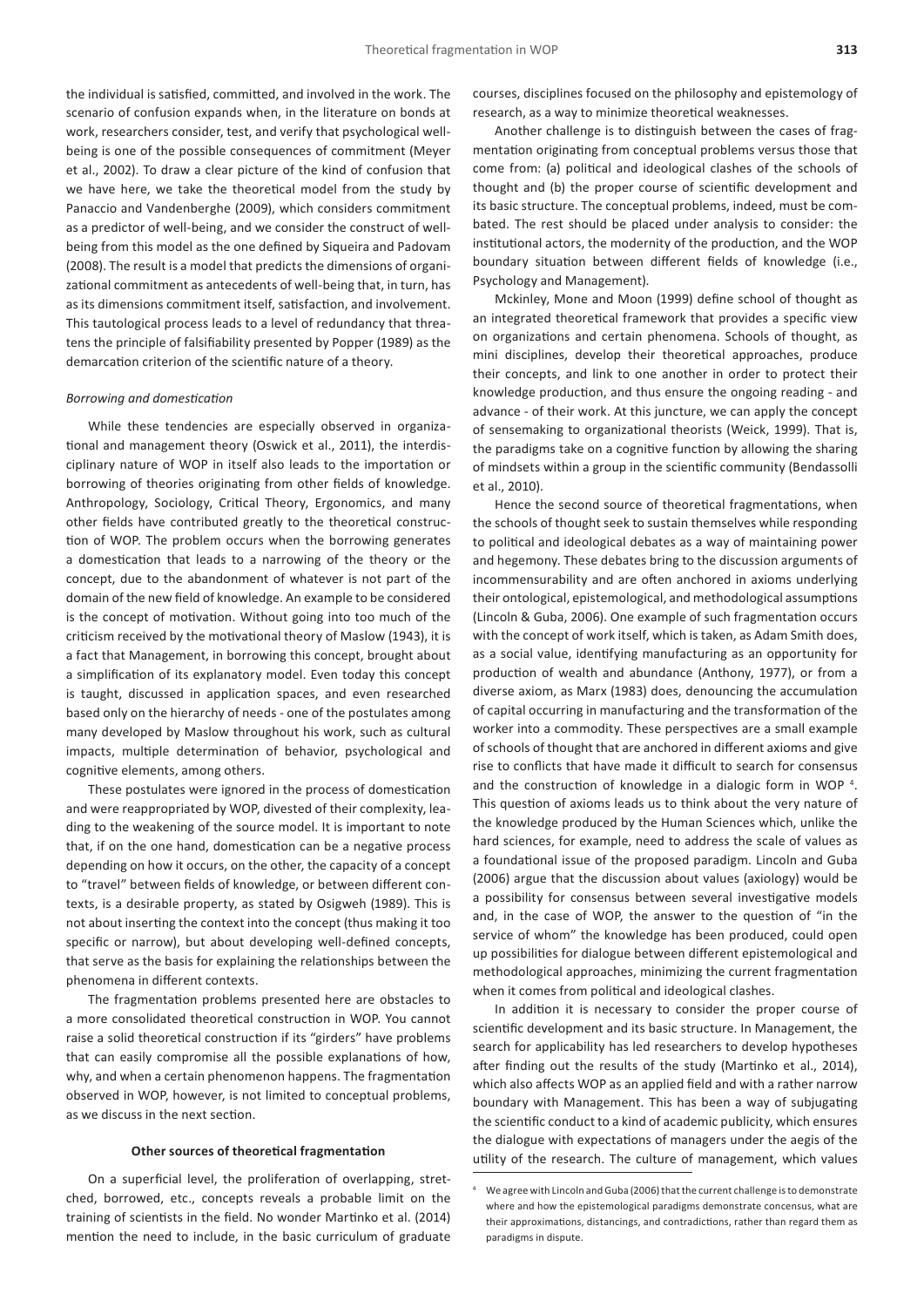innovation, the emergence of pop concepts, and the discourse of best practices, ends up influencing research in the area. This pressure for applying knowledge is imposed on the time required for the maturation and consolidation of a concept. The emergence of solutions to problems makes professionals anticipate and seek to build actions to provide answers to everyday problems. For example, before you have clearly defined the concept of diversity and built a network of relationships with other concepts such as prejudice, discrimination, etc., the demand for diversity management in organizations presses for the construction and application of models.

Beyond these possibilities of theoretical fragmentation, we cannot ignore the fact that we live in a new phase of scientific development. Changes happen not only in technology, in the way we live and organize work; new phenomena arise, some existing phenomena change, and this inevitably leads to the change of concepts. Moreover, the same postmodernity that turned our conceptions of time and space liquid, and altered the way we access information, also led to changes in scientific practice. We can cite the increase in the volume of published studies, the increased urgency of publication, the reduction in expected time between the beginning of a study and the publication of its results. On the other hand, the growth of the scientific community makes it more difficult to establish "consensus" even around central concepts. The expectation is that consensus be built by intersubjective criticism, which often is affected by the increasingly accelerated dynamics of scientific production.

What does this have to do with fragmentation? Well, a structure is needed to keep this flow operating - scientific journals, publishers, performance metrics, etc. - that assume an institutional role in deciding what will be published, and what each publication is worth. To address these institutional pressures, to ensure that their studies are read, the researchers are organized in networks, alongside the proliferation of schools of thought. The schools need to sustain interest in their publication, and balance the continuity of their agendas with a level of innovation controlled enough not to threaten their initial premises. Simultaneously with these institutional challenges, their phenomena of interest are naturally undergoing transformations, a result of human progress itself over time.

We can describe, in summary, the following flow chart: the changing of phenomena presses for conceptual changes or new theoretical constructs; information overload impedes the dialogue between studies developed simultaneously by different schools, albeit with the same objectives; parallel theories and concepts are born (which, as representations of the phenomenon, are also a cognitive product or schemes of the researchers involved in their elaboration); inevitably, overlaps, stretching, borrowing, and domestication take hold. When we turn our gaze to the role of the schools of thought in the fragmentation of the field, we conclude that the conceptual problems or training failures are only one part of the problem. However, if on the one hand the schools, within a larger disciplinary field, legitimize the concepts and methods that they themselves use, on the other they need to respond to the pressures from external agents. Here, yes, we have a circularity in which the theories and the scientific method developed by the disciplinary field compose the examinations for vetoes or permissions of publications, and these in turn exercised by the publishers who, in a way, pressure the schools, toward the use of a research method, for example.

The publishers also respond to major institutional pressures and to criteria established by performance evaluation staff in universities, that ultimately reveal concerns of the scientific community of a country - in the case of the peripherals, the demand for internationalization, as a strategy to drain domestic production, and place their specific context under the magnifying lens of understanding of phenomena; in the case of the hegemonic, the demand for proof of the generality of the concepts developed and results found thus far. The subtle challenge, in this second case, lies in reaching different contexts, different cultures, and at the same time ensuring the survival of their theoretical models. And when, upon "visiting" specific/peripheral contexts, theoretical models developed in hegemonic countries encounter whole conceptual bodies constructed to explain a similar phenomenon? Is it possible, then, that the criticism of fragmentation is also used to protect the schools and the hegemonic theories? And when, in search of internationalization, researchers from peripheral countries submit research on concepts studied extensively in their own countries to international journals? Üsdiken and Wasti (2009) do an analysis of research in peripheral countries, reflecting on the consequences of American influence on the scientific development of Turkey. Is it possible that successive refusals guided by the criticism of fragmentation increasingly lead researchers from peripheral countries to abandon their theoretical models and conduct studies decontextualized from their reality in favor of a greater adaptation to the hegemonic models?

In this case, the discourse on fragmentation is not a result, but a cause of fragmentation. It is as if we were facing a tautology of fragmentation - it causing itself. Thus, it is also necessary to consider the set of interests that are in tension in the process of choosing the research object, of choosing the paradigm, the method, and in the process of publishing and disseminating knowledge. The role of the publishers, the universities, and the organizations and managers in the case of WOP. All these aspects play an important role in the theoretical construction and the definition of what is "researchable" or not in a given historical context.

As shown throughout this article, there are several limits placed on the construction of knowledge when the fragmentation of a concept is identified; for example, the inaccuracy in the characterization of a phenomenon, the difficulty in identifying the specific attributes of the phenomenon being studied, its overlap with other concepts. In addition, fragmentation limits the investigation of the nature and intensity of relationships with other concepts, with variables or categories of analyses considered antecedents and that have a moderating effect on the phenomenon, with variables or categories of analyses considered consequences, and with variables or categories that can help in understanding how two phenomena are related (mediations). The possibility of knowledge production is realized only when a concept is clearly defined and generalizable.

It was not the objective of this article to present specific guidelines for reducing fragmentation, but to clarify its origins and promote reflections on necessary precautions. This is because the reduction of fragmentation is not the result of a single study, nor can it be resolved by a single researcher. In closing, if we return to the example of commitment, we note that the course of conceptual delimitation has been made possible from a combination of factors: concept scrutiny based on the repetition of the discourse and arguments on fragmentation by an increasing number of researchers (therefore reducing the veto power of the hegemonic theory); a maturing in the academic training of the researcher, and thus higher quality of research (measures validated more carefully, more complex studies allowing a better understanding of the limits); conquest of space to discuss and clearly identify all that the concept is not (from the understanding of overlap, stretching, etc.); and, finally, the appearance of alternative proposals of definition, which are gradually becoming stronger and creating a set of dissidences, more or less coherent among themselves, from what was once the